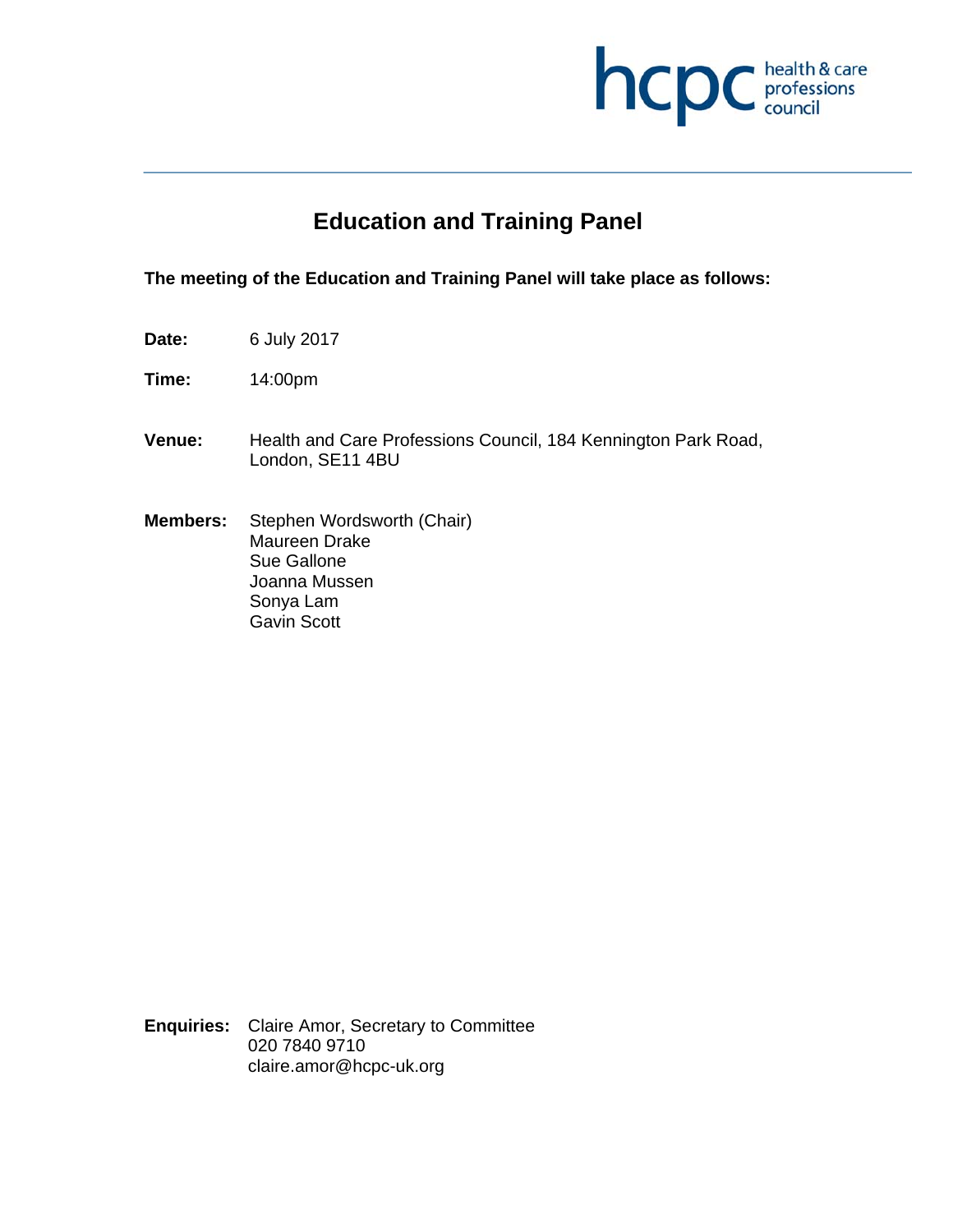Public Agenda

| 1. | <b>Apologies for absence</b>                                                                           | verbal |
|----|--------------------------------------------------------------------------------------------------------|--------|
| 2. | Declarations of conflicts of interest                                                                  | verbal |
| 3. | Programme approval                                                                                     |        |
|    | a. Programmes in respect of which approval /<br>ongoing approval is recommended without<br>conditions: | none   |

# b. **Programmes in respect of which approval /** enclosure 1 **ongoing approval is recommended subject to conditions:**

| No.            | <b>EP</b><br>code | <b>Education provider</b>       | Programme name                                                    | <b>Mode of study</b>           | <b>Assessment</b><br>ref. |
|----------------|-------------------|---------------------------------|-------------------------------------------------------------------|--------------------------------|---------------------------|
| 1              | <b>HUL</b>        | University of Hull              | <b>BSc (Hons) Paramedic</b><br>Science                            | FT (Full time)                 | APP01667                  |
| 2              | <b>STA</b>        | <b>Staffordshire University</b> | <b>BSc (Hons) Applied</b><br><b>Biomedical Science</b>            | FT (Full time)                 | APP01703                  |
| 3              | <b>STA</b>        | <b>Staffordshire University</b> | <b>BSc (Hons) Healthcare</b><br>Science (Blood Sciences)          | PT (Part time)                 | APP01715                  |
| 4              | <b>STA</b>        | <b>Staffordshire University</b> | <b>BSc (Hons) Healthcare</b><br>Science (Infection Sciences)      | PT (Part time)                 | APP01717                  |
| 5              | <b>STA</b>        | <b>Staffordshire University</b> | <b>BSc (Hons) Healthcare</b><br>Science (Cellular Sciences)       | PT (Part time)                 | APP01719                  |
| 6              | <b>STA</b>        | <b>Staffordshire University</b> | <b>BSc (Hons) Healthcare</b><br>Science (Genetic Sciences)        | PT (Part time)                 | APP01721                  |
| 7 <sup>1</sup> | <b>STM</b>        | <b>St Mary's University</b>     | MSc Physiotherapy (pre-<br>registration)                          | FTA (Full time<br>accelerated) | APP01662                  |
| 8              | <b>TEE</b>        | <b>Teesside University</b>      | <b>BSc (Hons) Operating</b><br><b>Department Practice Studies</b> | FT (Full time)                 | APP01622                  |
| 9              | <b>WOR</b>        | University of Worcester         | <b>BSc (Hons) Paramedic</b><br>Science                            | FT (Full time)                 | APP01683                  |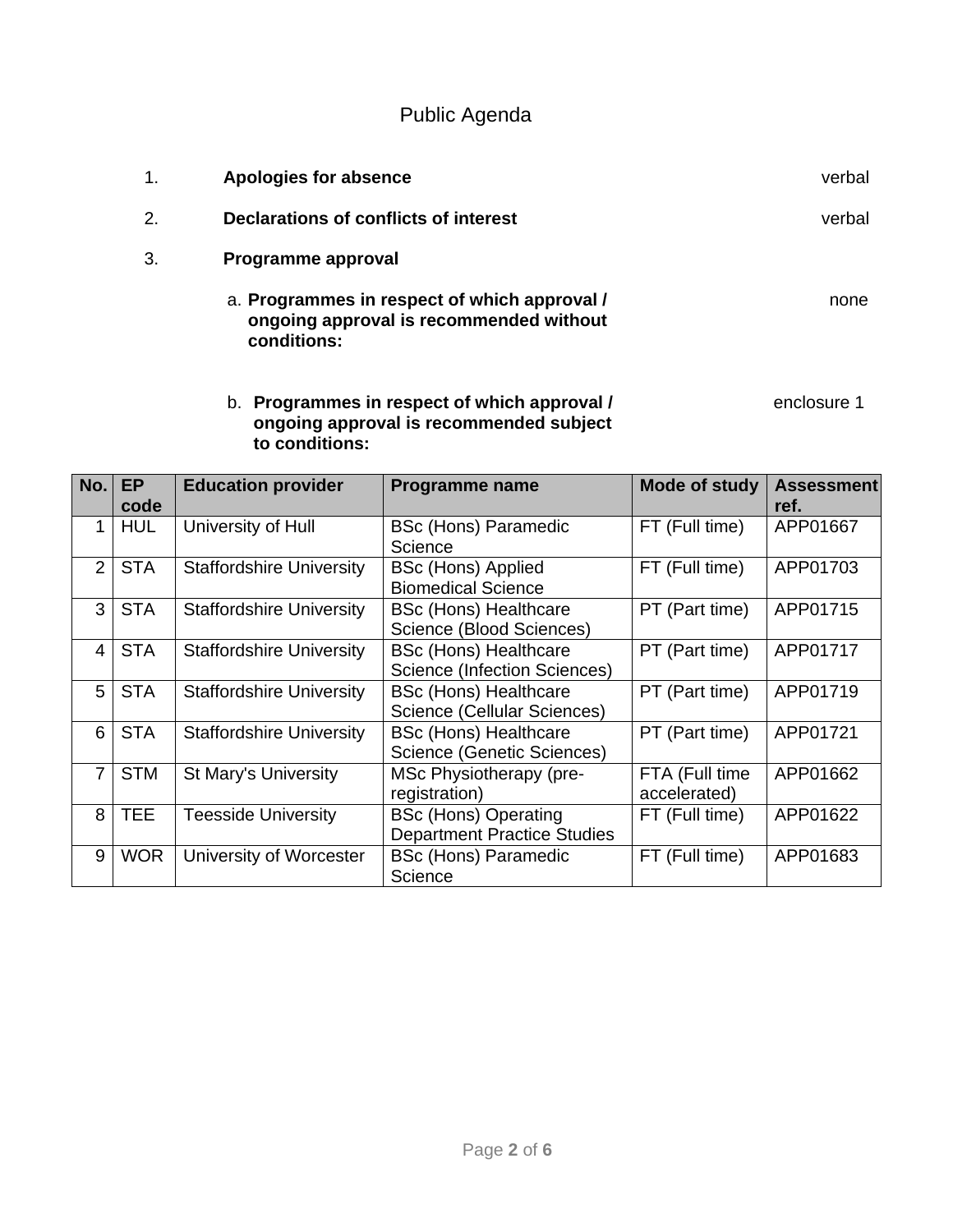c. **Programmes in respect of which approval /** none **ongoing approval is recommended subject to conditions, where the education provider has made observations on the report** 

d. **Programmes previously recommended for** verbal **approval / ongoing approval subject to conditions which have been determined to be met\*:**

*\* The executive has received confirmation, in respect of each of the following programmes, that the visitors are satisfied the conditions in the original visitors' report have been met. The visitors are therefore recommending to Committee that the programmes meet/continues to meet the standards of education and training. Individual reports are not routinely published with the papers.* 

| No. | EP         | <b>Education provider</b>       | Programme name                | <b>Mode of study</b> | <b>Assessment</b> |
|-----|------------|---------------------------------|-------------------------------|----------------------|-------------------|
|     | code       |                                 |                               |                      | ref.              |
|     | <b>ARU</b> | <b>Anglia Ruskin University</b> | <b>BSc (Hons) Operating</b>   | FT (Full time)       | APP01644          |
|     |            |                                 | <b>Department Practice</b>    |                      |                   |
| 2   | <b>BRI</b> | University of Brighton          | <b>MSc Podiatry (pre-</b>     | FTA (Full time       | APP01620          |
|     |            |                                 | registration)                 | accelerated)         |                   |
|     | <b>BRI</b> | University of Brighton          | <b>BSc (Hons) Podiatry</b>    | FT (Full time)       | APP01626          |
| 3   |            |                                 |                               |                      |                   |
|     | <b>KEE</b> | <b>Keele University</b>         | <b>BSc (Hons) Radiography</b> | FT (Full time)       | APP01656          |
|     |            |                                 | (Diagnostic Imaging)          |                      |                   |

#### 4. **Annual monitoring**

#### a. **Programmes which have been subject to an** enclosure 2 **annual monitoring audit for which ongoing approval is recommended:**

| No.            | <b>EP</b>  | <b>Education provider</b>      | <b>Programme name</b>           | <b>Mode of study</b> | <b>Assessment</b> |
|----------------|------------|--------------------------------|---------------------------------|----------------------|-------------------|
|                | code       |                                |                                 |                      | ref.              |
| 1              | <b>ACS</b> | <b>Association of Clinical</b> | Certificate of Attainment       | FLX (Flexible)       | AM05533           |
|                |            | <b>Scientists</b>              |                                 |                      |                   |
| $\mathcal{P}$  | <b>BIR</b> | University of Birmingham       | <b>Clinical Psychology</b>      | FT (Full time)       | AM05567           |
|                |            |                                | Doctorate (ClinPsyD)            |                      |                   |
| 3 <sup>1</sup> | <b>CHE</b> | University of Chester          | <b>MA Art Therapy</b>           | FT (Full time)       | AM05639           |
| 3 <sup>1</sup> | <b>CHE</b> | University of Chester          | <b>MA Art Therapy</b>           | PT (Part time)       | AM05640           |
| 4 I            | <b>CUM</b> | University of Cumbria          | <b>BSc (Hons) Physiotherapy</b> | FT (Full time)       | AM05693           |
|                | $5$ EXE    | University of Exeter           | BSc (Hons) Medical Imaging      | FT (Full time)       | AM05724           |
|                |            |                                | (Diagnostic Radiography)        |                      |                   |
| 6              | <b>LEI</b> | University of Leicester        | Doctorate in Clinical           | FT (Full time)       | AM05805           |
|                |            |                                | Psychology (DClinPsy)           |                      |                   |
| $\overline{7}$ | <b>LOM</b> | London Metropolitan            | BSc (Hons) Dietetics and        | FT (Full time)       | AM05827           |
|                |            | University                     | <b>Nutrition</b>                |                      |                   |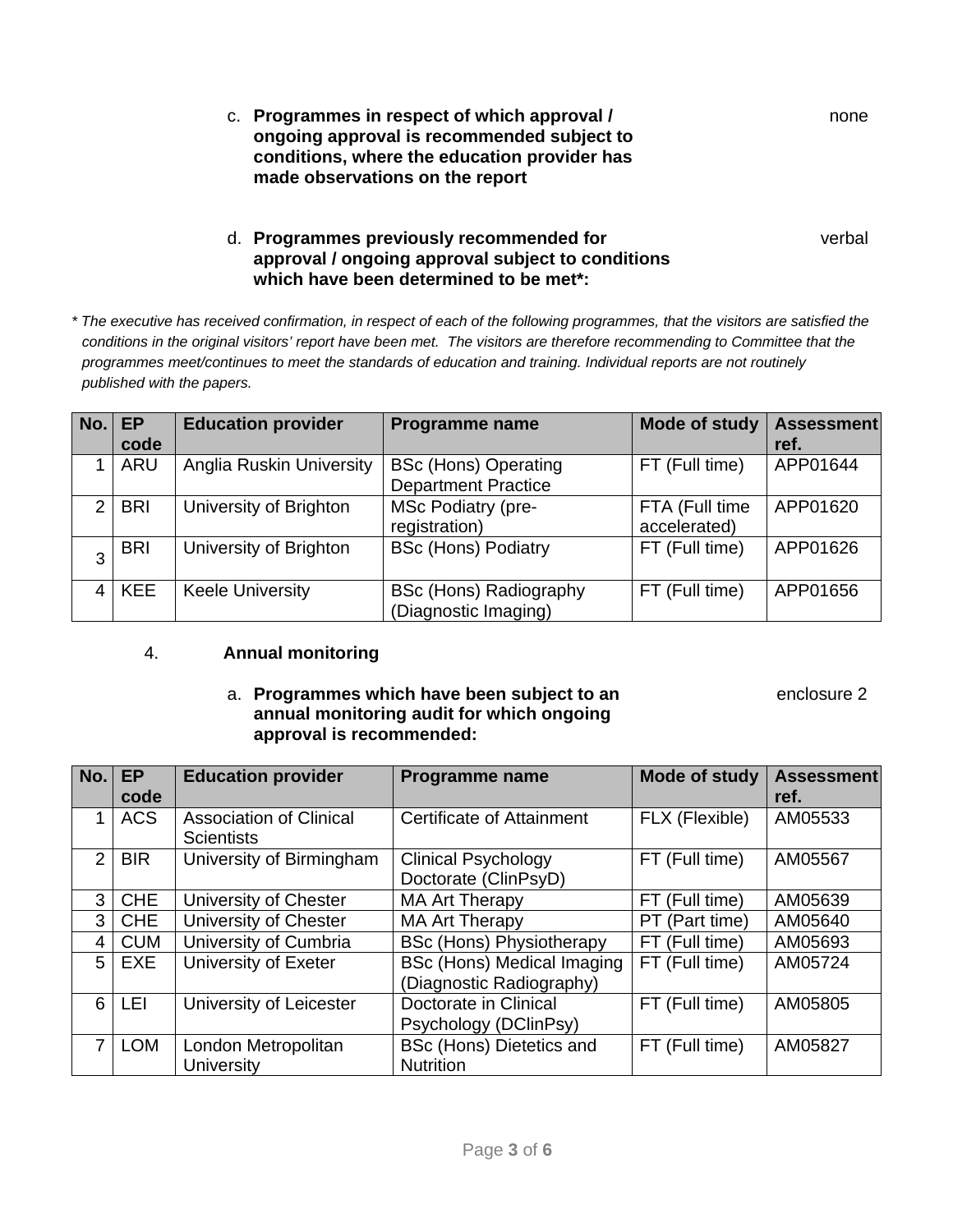| 8.              | <b>NEL</b> | NE London AMHP<br><b>Training Consortium</b><br>(validated by University of<br>East London) | PG Diploma Approved<br><b>Mental Health Practice</b> | <b>WBL (Work</b><br>based<br>learning) | AM05878 |
|-----------------|------------|---------------------------------------------------------------------------------------------|------------------------------------------------------|----------------------------------------|---------|
| 9               | <b>REG</b> | <b>Regent's University</b><br>London (validated by The<br>Open University)                  | <b>DPsych Counselling</b><br>Psychology              | FT (Full time)                         | AM05930 |
| 10 <sup>°</sup> | SGU        | St George's, University of<br>_ondon                                                        | <b>BSc (Hons) Physiotherapy</b>                      | FT (Full time)                         | AM05953 |
| 11              | <b>SWA</b> | <b>Swansea University</b>                                                                   | DipHE Paramedic Science                              | FT (Full time)                         | AM06015 |

#### b. **Programmes which have been subject to an enclosure 3 annual monitoring audit for which an approval visit is recommended:**

| No. | <b>EP</b><br>code | <b>Education provider</b>                                    | <b>Programme name</b>                                                                                      | Mode of study  | <b>Assessment</b><br>ref. |
|-----|-------------------|--------------------------------------------------------------|------------------------------------------------------------------------------------------------------------|----------------|---------------------------|
|     | <b>LOM</b>        | London Metropolitan<br><b>University</b>                     | Professional Doctorate in<br><b>Health Psychology</b>                                                      | FT (Full time) | AM05833                   |
| 2   | <b>LOM</b>        | London Metropolitan<br><b>University</b>                     | Professional Doctorate in<br><b>Health Psychology</b>                                                      | PT (Part time) | AM05834                   |
| 3   | <b>MET</b>        | Metanoia Institute<br>(validated by Middlesex<br>University) | Doctorate in Counselling<br>Psychology and<br>Psychotherapy by<br><b>Professional Studies</b><br>(DCPsych) | PT (Part time) | AM05851                   |

#### c. **Programmes which have submitted annual** verbal **monitoring declarations\* which panel are asked to note and confirm ongoing approval:**

*\* The executive has received signed annual monitoring declarations in respect of the following programmes. Individual declarations are not routinely published with the papers.* 

| No.            | <b>EP</b>  | <b>Education provider</b>                                                                | <b>Programme name</b>                                   | Mode of                                | <b>Assessment</b> |
|----------------|------------|------------------------------------------------------------------------------------------|---------------------------------------------------------|----------------------------------------|-------------------|
|                | code       |                                                                                          |                                                         | study                                  | ref.              |
| 1              | <b>CSD</b> | The Royal Central School<br>of Speech and Drama<br>validated by University of<br>London) | <b>MA Drama and Movement</b><br>Therapy                 | FT (Full time)                         | AM06152           |
| $\mathcal{P}$  | <b>LSB</b> | <b>London South Bank</b><br>University                                                   | <b>BA (Hons) Social Work</b>                            | FT (Full time)                         | AM06239           |
| $\mathbf{3}$   | <b>LSB</b> | London South Bank<br>University                                                          | PG Dip Social Work (Masters<br>Exit Route Only)         | FT (Full time)                         | AM06240           |
| 4 I            | <b>LSB</b> | London South Bank<br>University                                                          | PG Dip Social Work (Masters<br>Exit Route Only)         | <b>WBL (Work</b><br>based<br>learning) | AM06241           |
| 5 <sup>1</sup> | <b>PLY</b> | University of Plymouth                                                                   | Professional Doctorate in<br><b>Clinical Psychology</b> | FT (Full time)                         | AM06294           |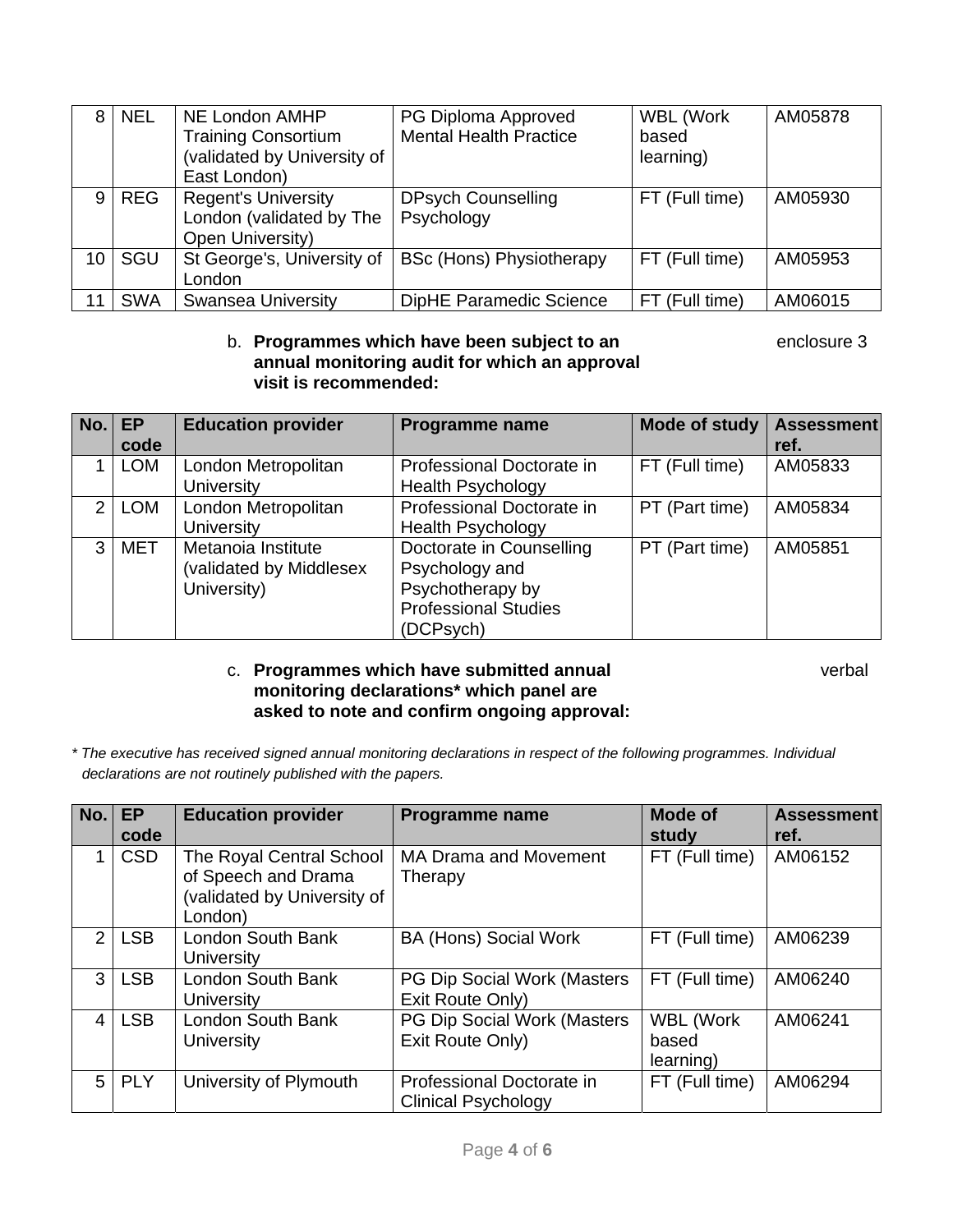| 6 WOL      | University of | BA (Hons) Social Work         | FT (Full time) | AM06444 |
|------------|---------------|-------------------------------|----------------|---------|
|            | Wolverhampton |                               |                |         |
| <b>WOL</b> | University of | <b>MA Social Work</b>         | FT (Full time) | AM06446 |
|            | Wolverhampton |                               |                |         |
| <b>WOL</b> | University of | <b>PG Diploma Social Work</b> | FT (Full time) | AM06448 |
|            | Wolverhampton | (Masters Exit Route Only)     |                |         |

# 5. **Major change**

# a. **Programmes which have been subject to major** enclosure 4 **change and for which ongoing approval is recommended:**

| No.            | <b>EP</b><br>code | <b>Education provider</b>    | Programme name                                                 | <b>Mode of</b><br>study  | <b>Assessment</b><br>ref. |
|----------------|-------------------|------------------------------|----------------------------------------------------------------|--------------------------|---------------------------|
| 1              | <b>BRU</b>        | <b>Brunel University</b>     | <b>MA Social Work</b>                                          | FT (Full time)           | MC03255                   |
| $\overline{2}$ | <b>BRU</b>        | <b>Brunel University</b>     | Post Graduate Diploma in                                       | FT (Full time)           | MC03256                   |
|                |                   |                              | Social Work (Masters Exit<br>Route Only)                       |                          |                           |
| 3              | <b>CAR</b>        | <b>Cardiff University</b>    | Post Graduate Certificate in<br><b>Non-Medical Prescribing</b> | PT (Part<br>time)        | MC03309                   |
| $\overline{4}$ | CAR               | <b>Cardiff University</b>    | BSc (Hons) Radiotherapy and<br>Oncology                        | FT (Full time)           | MC03335                   |
| 5              | <b>CIU</b>        | City, University of London   | Professional Doctorate in<br><b>Counselling Psychology</b>     | FT (Full time)           | MC03298                   |
| 6              | <b>DMU</b>        | De Montfort University       | <b>BA Honours in Social Work</b>                               | FT (Full time)           | MC03337                   |
| $\overline{7}$ | <b>HUD</b>        | University of Huddersfield   | <b>MSc Social Work</b>                                         | FT (Full time)           | MC03196                   |
| 8              | <b>HUD</b>        | University of Huddersfield   | BSc (Hons) in Social Work                                      | FT (Full time)           | MC03343                   |
| 9              | <b>KEE</b>        | <b>Keele University</b>      | <b>BA (Hons) Social Work</b>                                   | FT (Full time)           | MC03326                   |
| 10             | KEE               | <b>Keele University</b>      | <b>MA Social Work</b>                                          | FT (Full time)           | MC03327                   |
| 11             | <b>SAL</b>        | University of Salford        | <b>Non-Medical Prescribing</b><br>(Level 7)                    | <b>FLX</b><br>(Flexible) | MC03346                   |
| 12             | <b>SAL</b>        | <b>University of Salford</b> | Non Medical Prescribing -                                      | <b>FLX</b>               | MC03347                   |
|                |                   |                              | Independent Prescribing                                        | (Flexible)               |                           |
| 13             | <b>SAL</b>        | University of Salford        | <b>Non-Medical Prescribing</b>                                 | <b>FLX</b>               | MC03348                   |
|                |                   |                              | (Level 6)                                                      | (Flexible)               |                           |
| 14             | <b>TEE</b>        | <b>Teesside University</b>   | Doctorate in Counselling<br>Psychology (DCounsPsy)             | FT (Full time)           | MC03316                   |
| 15             | <b>UCS</b>        | University of Suffolk        | BSc (Hons) Radiotherapy and                                    | FT (Full time)           | MC03321                   |
|                |                   |                              | Oncology                                                       |                          |                           |
| 16             | <b>WOL</b>        | University of                | Non Medical Prescribing                                        | PT (Part                 | MC03322                   |
|                |                   | Wolverhampton                | Programme                                                      | time)                    |                           |
| 17             | <b>WOL</b>        | University of                | Non-Medical Prescribing                                        | PT (Part                 | MC03329                   |
|                |                   | Wolverhampton                | Programme                                                      | time)                    |                           |

## b. **Programmes which have been subject to major** none **change for which an approval visit is recommended**